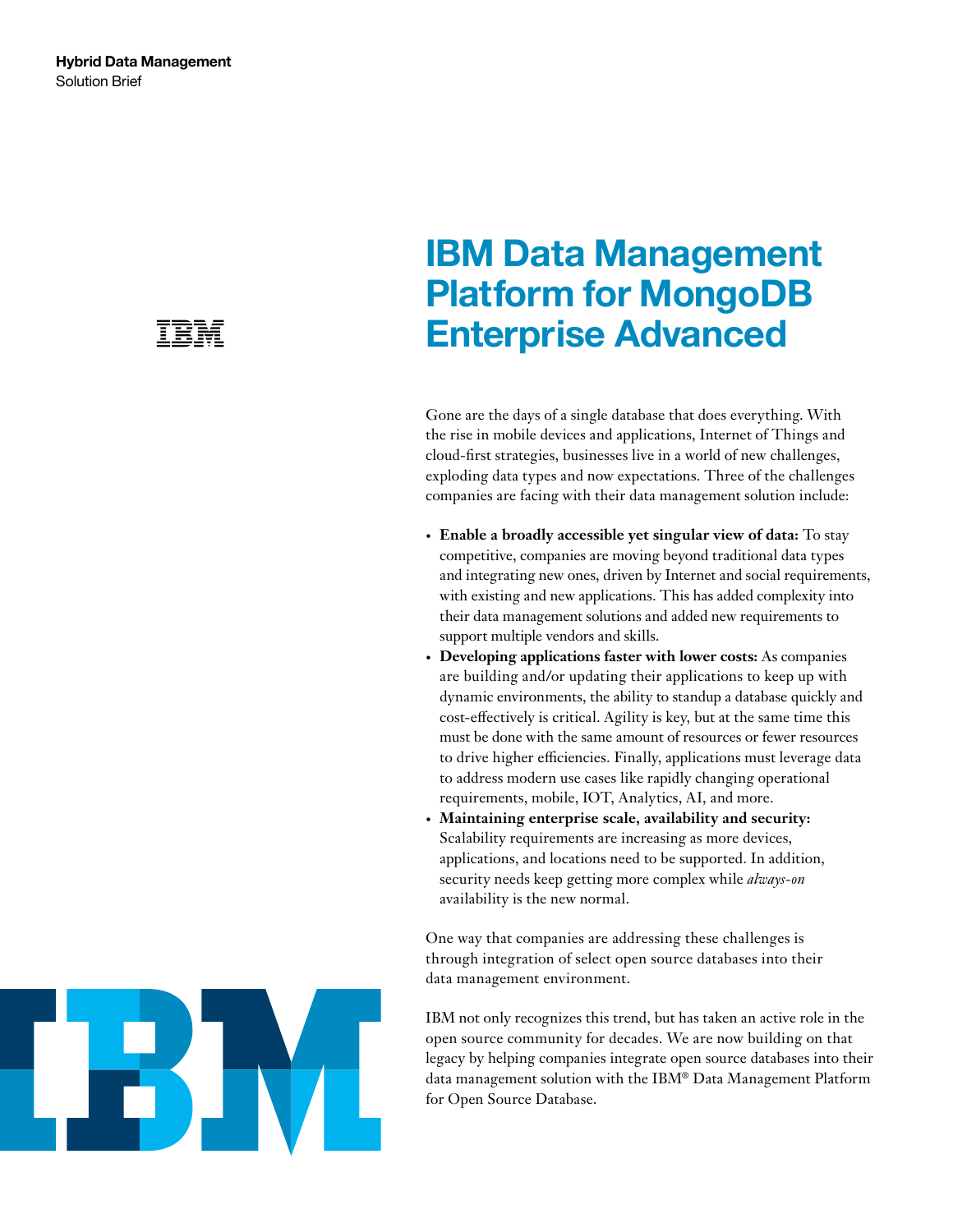## IBM Data Management Platform for Open Source database

The IBM Data Management Platform for Open Source Database offerings extend open source databases with capabilities that support enterprise-scale deployments. These capabilities support the database lifecycle, including development, secure access, analysis, deployment and management, and the capability to scale as data requirements grow and change.

Your IT strategy is not an either-or decision. Most datacenters today have a mix of solutions and the same can be said for your database solutions. That is why integration is key for any database that is being deployed, whether open-source or commercial. With that in mind the Data Management Platform for Open Source databases integrates with other IBM Analytics offerings, including:

- **• The IBM Hybrid Data Management Platform:**
- Supports virtualized access through creation of a federation source across many client data management platform environments, including MongoDB environments. This allows you to properly manage, use and protect your data under a single management strategy.
- **• IBM Cloud™ Private for Data:** Includes a tightly integrated collection of data and analytic microservices that are built on cloud native architecture enabling integration, governance, data science and business analytics. This helps you to accelerate your journey to AI with a single interface.
- **• IBM's Data Governance:** Provides solutions that let you locate and retrieve information about data objects, their meaning, physical location, characteristics and usage. This helps provide a holistic approach to managing, improving and leveraging information to help you gain insight and build confidence in business decisions and operations.
- **• IBM Business Analytics:** Includes solutions that help you mitigate risks and increase operational efficiency in all areas of your business. This boosts confidence that you're making the right decisions and taking the right actions to drive your business forward.

### IBM Data Management Platform for MongoDB Enterprise Advanced

An integral part of the Data Management Platform for Open Source portfolio, the Data Management Platform for MongoDB Enterprise Advanced is an integrated document database that provides a rich data environment and a diverse set of extended capabilities, supporting deployment of MongoDB database software in high availability production environments and cost-effective nonproduction environments.

IBM Data Management Platform for MongoDB Enterprise Advanced includes MongoDB Enterprise Server database with several capabilities that support security-rich deployment at scale, as well as development, analyst, and operational management roles. These capabilities include:

- **• Advanced security:** Security and compliance features include Kerberos and LDAP authentication, audit trails for forensic analysis, and encryption of data at-rest, all natively integrated to the database. Features such as role-based access control, PKI certificates, TLS/SSL encryption, read-only views and field-level redaction complement this security-rich component.
- **• Improved management:** Management platforms give operations teams a streamlined way to provision, monitor, back up, and scale MongoDB database software.
- **• In-memory speed:** The In-Memory Storage Engine delivers extreme throughput and predictable latency.
- **• Intuitive GUI:** MongoDB Compass offers an easy way to explore and manipulate MongoDB data. Developers and analysts can quickly visualize and explore schema, run ad hoc queries, update and delete documents, view real-time usage statistics and build document validation rules.
- **• Advanced analytics:** The Connector for Business Intelligence enables the use of MongoDB database software as a data source for SQL-based business intelligence and analytics platforms. Its capability to seamlessly create the visualizations and dashboards can help your analytics teams to extract the insights and hidden value in multi-structured data.

IBM Data Management Platform for MongoDB Enterprise Advanced is delivered in production and nonproduction offerings, and supports deployment on x86, IBM Power® and IBM Z® environments.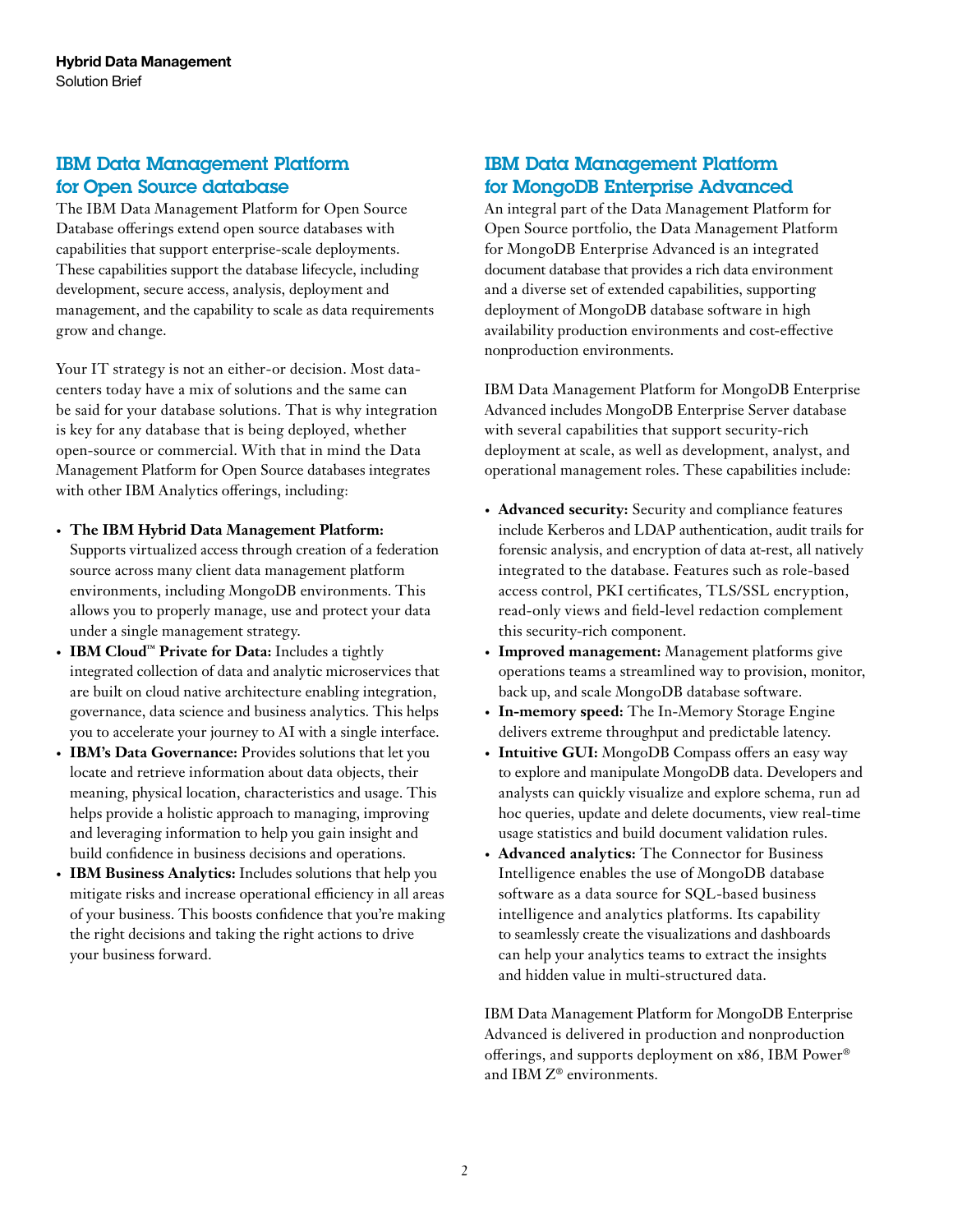#### IBM's Hybrid Data Management Solution

IBM has been a leader in the database space for over 40 years, while simultaneously helping drive forward opensource technologies such as Apache, Eclipse, Java™, Python and Hadoop, to name just a few. IBM understands that data does not live in a silo, so we provide the ability to integrate data repositories through data virtualization and federation.

With data virtualization companies can access disparate data through a single view without having to copy or move any of the data. This is done by establishing a virtual data platform to extend the local access point, making it appear as if remote database objects reside seamlessly on the local database server.

Not only does IBM use the same concepts of data virtualization to expand server connections, but we have added the concept of *remote external tables*, managed within our UI, to easily facilitate an application's SQL access to a myriad of data stores too.

As part of our dedication to making sure you get the most out of your open source database, IBM also provides a range of additional support options to help customers looking to add MongoDB Enterprise Advanced into their data management solution. They include:

- **• Consultancy:** IBM offers the client consultancy on individual Open Source database technologies and the overall solution architecture
- **• Integrated platform experience:** *One stop shopping* from procurement to deployment, use and management and support.
- **• Migration support:** Link on-premises to multi-cloud with ease.

### Solve your data challenges with IBM and Open Source today

IBM Data Management Platform for MongoDB Enterprise Advanced allows companies to integrate open source databases into their existing data management solution without sacrificing enterprise expectations. With its purpose-built document database and deployment features, the Data Management Platform for MongoDB Enterprise Advanced accelerates the deployment of scalable, flexible MongoDB database software and brings a more robust, security-rich suite of database deployment management tools to your organization.

Learn more about **[adding MongoDB to the IBM enterprise](http://ibm.biz/BdYZ93)  [database ecosystem](http://ibm.biz/BdYZ93)**.